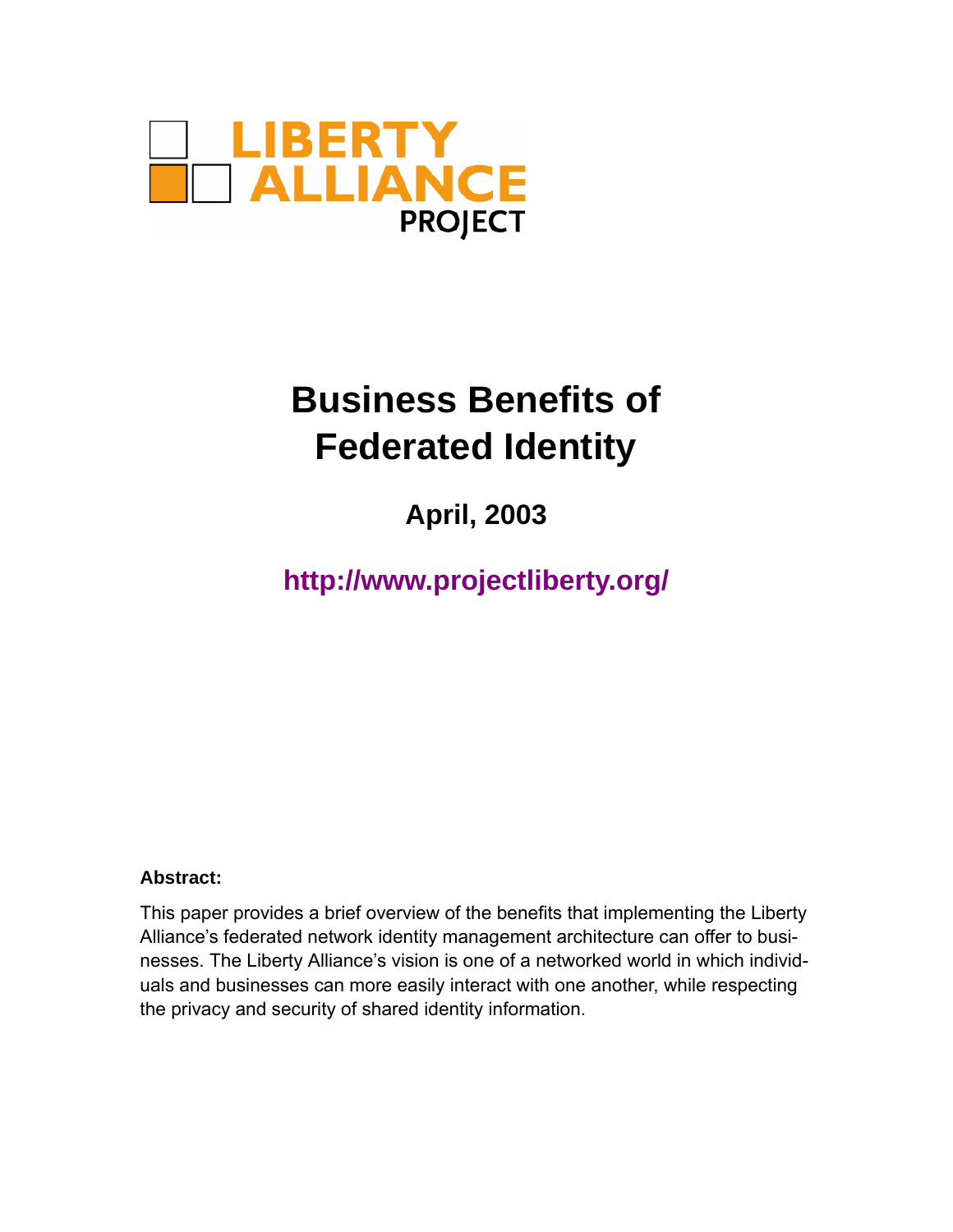# **1.0 Executive Summary**

Web service development represents a burgeoning market opportunity that promises to:

- **•** Bring substantial cost savings to enterprises in every industry.
- **•** Bring revenue opportunities for service providers.
- **•** Provide greater convenience and dynamic offerings for consumers.

At the core of this web service revolution is the concept of identity management, and the market's need for a global standard that is open, interoperable, and decentralized. In addition, it must allow for privacy safeguards across all markets.

The Liberty Alliance Project was established to address this need. Our goal is to develop standards for federated identity implementations that will allow companies to realize substantial business benefits, including:

- **•** Revenue growth through development of strategic offerings
- Cost avoidance, cost reduction, and increased operational efficiencies
- **•** Stronger security and risk management
- **•** Interoperability and decreased time of development

The Liberty Alliance consists of over 160 leading organizations across the globe. Participants include companies in finance, wireless services, telecommunications, security, transportation, and infrastructure technology, as well as several universities, governments, and consumer advocate organizations.

## **2.0 The Current Environment**

In today's economy, burgeoning e-business, outsourcing, and partnership arrangements have dramatically increased the importance of sharing information between businesses and their customers and partners. This has also impacted the amount of information that must be shared and highlighted the importance of adhering to emerging privacy standards and data regulations. The Internet computing challenge has shifted from interconnecting computers to interconnecting applications and services, all of which must be delivered to a growing number of people on an exploding number of devices and access points.

Identity is at the core of any business or data transaction. It is a critical component of the operations of any enterprise, and is interwoven into most business processes, including granting access to information and systems, enabling Customer Relationship Management (CRM) systems, and driving relationships with business partners and suppliers. Besides just presenting credentials for authenticated access to systems and services, an identity includes attributes that make for more targeted and productive use of these systems.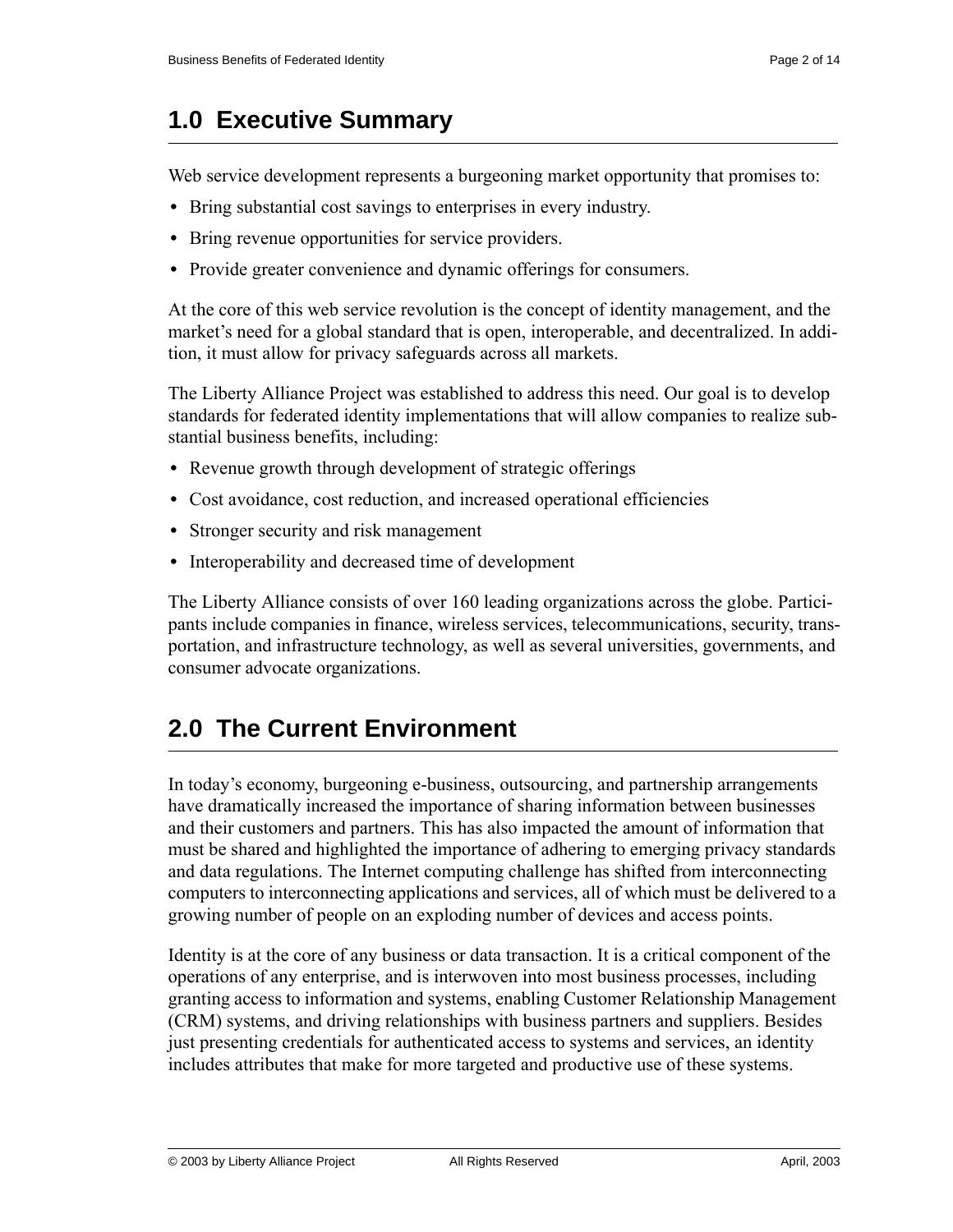### **2.1 The Problem**

Ineffective identity management is not only costly, inefficient, and prohibitive to new revenue opportunities, it is also a barrier to establishment of trusted business relationships. This "crisis" affects a company's management of identities at all levels:

- **•** Customer identities
- **•** Employee and contractor identities
- **•** Business partner and supply chain identities

Add into the mix the need to manage these identities across multiple devices and the problem multiplies. Ineffective identity management plagues all organizations on a global basis.

The previously accepted business model for identity and resource management was to limit access to valuable data in the name of security by focusing on keeping the "bad guys" (hackers) out. This was typically accomplished by designing closed and proprietary systems.

The new model calls for an interoperable and decentralized architecture that focuses more on letting the "good guys" (authenticated and trusted employees, customers, and business partners) in, allowing them to access targeted information and web services. Doing so, however, is no simple task, especially when you consider that many businesses already have substantial investments in diverse systems for identity and application management as a result of mergers and acquisitions or piecemeal IT planning.

Furthermore, as companies become more virtual and face greater demands to be less internally focused, they are increasingly challenged to grant access to services and applications to the right people at the right time without sacrificing security or scalability. One means of increasing efficiency is the implementation of a simplified or single sign-on for access to services and applications. This reduces the need for users to remember and re-key a myriad of username/password credentials, which provides an easier user experience while at the same time reducing IT administration and help desk costs. While password-based secure access to services or resources has existed for years, the ability for a user to access services from multiple domains within an enterprise or across multiple companies has remained a challenge that has forced individuals to maintain countless account credentials, thereby limiting the value of services that they receive.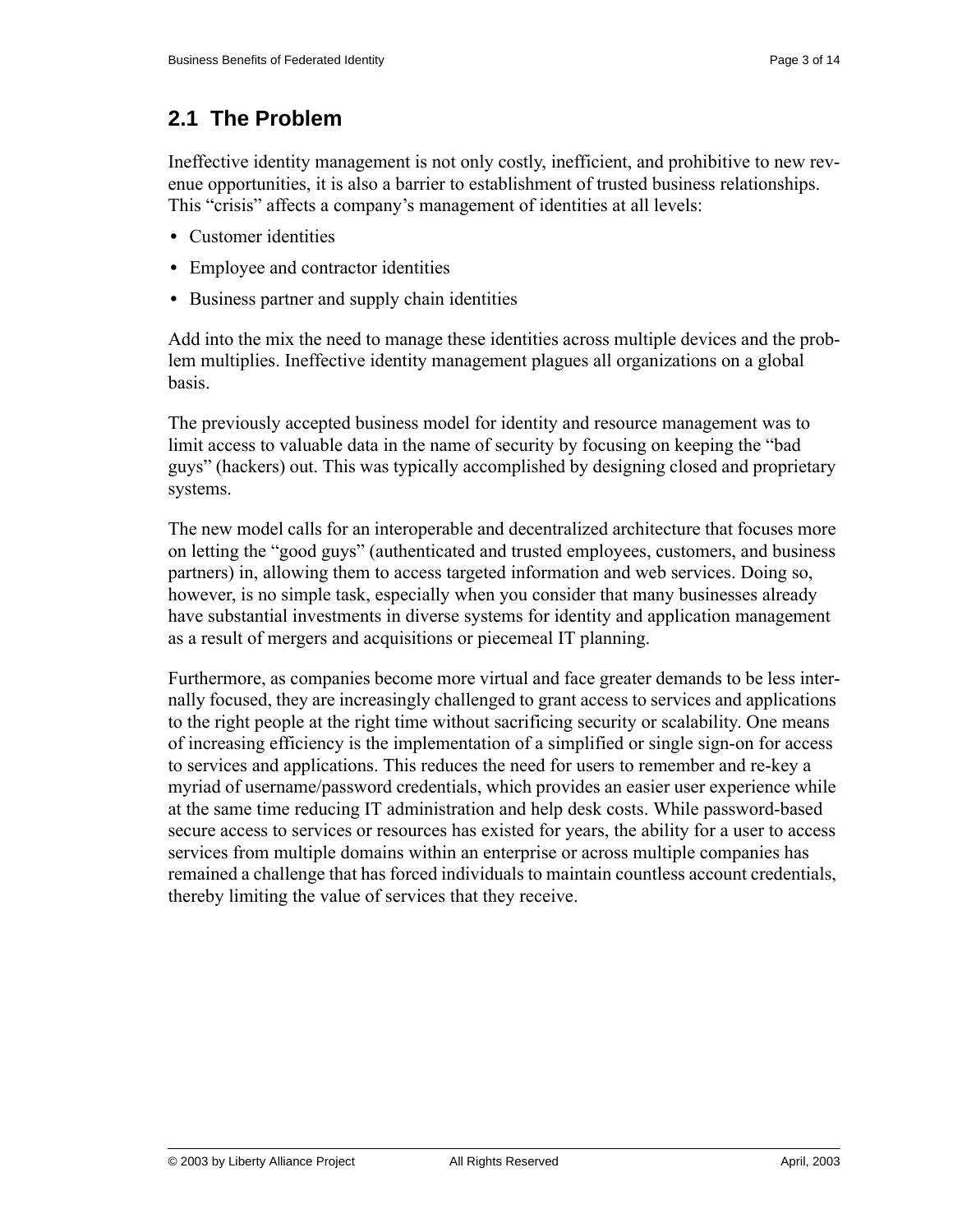### **2.2 The Solution**

Fortunately, there is an answer to this crisis: *federated network identity management*. Federated identity management makes it possible for an authenticated identity to be recognized and take part in personalized services across multiple domains. For this concept to become a reality, however, there needs to be a common set of technical and business standards. Without such standards for federated identity, businesses would continue to be held back by many business challenges, such as:

- Inefficient, insecure, and expensive enterprise identity management
- **•** Lack of streamlined visibility and partner access across a business-to-business value chain
- **•** Impediments to the delivery of bundled, context-sensitive services to end-users

The desire of businesses in virtually every industry to develop and deliver federated identity services to address these challenges has rapidly emerged as a strategic imperative. The IT industry analyst firm IDC estimates that up to 60% of the identities in enterprise directories or databases may be expired or "orphan" accounts. This presents a major security risk, in addition to creating an unnecessary IT burden. In addition, according to projections from IDC, the total value of the market for enterprise, business-to-business, and consumer web services will reach \$21 billion  $(USD)^1$ . To date, however, only 5% of companies have completed such projects; although 80% expect to have these projects underway by  $2008^2$ . Clearly, there is a great deal of opportunity in the future.

### **Good Privacy is Good Business**

37% of users would be "a lot" more inclined to make a purchase on a web site that has a privacy policy (Business Week, 3/00), and 68% of people cite privacy and security as the top factor that would convert them from researchers into buyers.

(Jupiter,  $6/99$ ).<sup>1</sup>

1. TRUSTe.org website

However, a definite impediment remains. One of the gating factors for identity-based web service development has been the lack of coherent standards and business and policy guidelines that will allow the deployment of meaningful web services. *The Liberty Alliance Project was formed to address this void.*

By implementing products and technologies that support the Liberty federated identity systems protocols, a business can capitalize on the promise of web services while gaining greater efficiency with IT expenditures. It can realize new revenue opportunities with its business partners, and expand its product and service offerings to its customers.

<sup>1.</sup> IDC, U.S. Web Services Market Analysis, February 2003

<sup>2.</sup> IDC, U.S. Web Services Market Analysis, February 2003.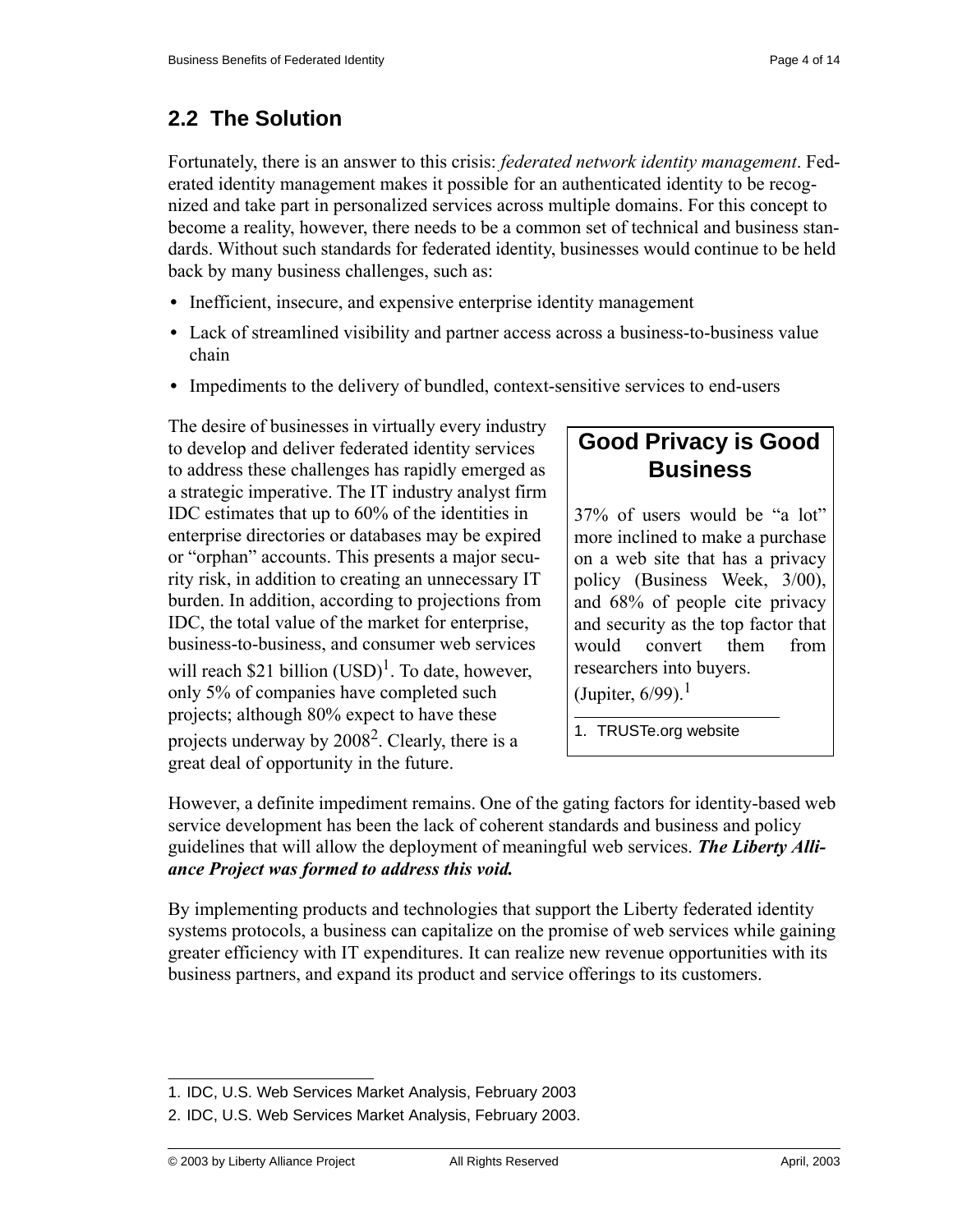### **3.0 The Need for The Liberty Alliance and Federated Identity Management**

The Liberty Alliance was established in December of 2001 by 16 companies with a common goal of creating open, interoperable standards and guidelines for federated identity management that can meet all of the current and future business challenges. The Liberty Alliance is the only global, cross-industry standards effort that is working to address these business challenges. Its membership has rapidly grown to more than 160 leading companies across the globe in a variety of industries, including leaders in finance, wireless services, telecommunications, security, transportation and infrastructure technology, as well as several universities, national and local governments, and consumer advocate and privacy organizations.

The first phase of the Liberty specifications was released in July 2002 and laid the foundation for cross-domain account linking and federation. Several leading technology companies have already released identity management products to support those protocols. Future phases of the Liberty specifications will allow for permission-based attribute exchange between domains and specify frameworks for federated identity web services.

# **The Liberty Vision:**

To enable a networked world in which individuals and businesses can more easily conduct transactions while protecting the privacy and security of vital identity information.

As the web services market evolves, it is critical for

companies to be able to implement an identity strategy that is sensitive to privacy issues and instills confidence in its customers. The Alliance's Public Policy Expert Group is working with governments and leading consumer advocacy and privacy groups around the world to establish the Liberty specifications and business guidelines. This ongoing effort will result in standards and practices that will comply with emerging policies and regulations on a global basis.

Federated Identity allows users to link identity information between accounts without centrally storing personal information. The user also controls when and how their accounts and attributes are linked and shared between domains and Service Providers. This gives them greater control over their personal data. In practice, this means that users can be authenticated by one company or web site, and be recognized and delivered personalized content and services in other locations without having to re-authenticate or sign on with a separate username and password.

For the federated identity vision to be implemented effectively, there needs to be *trust* established between all parties involved. Trust has always been at the core of any highvalue relationship, and trust credentials are part of our daily lives – from the uniform and badge of a police officer, to membership cards, passwords, and secret handshakes. More advanced trust credentials include smart cards and biometric data such as fingerprints or retinal scans.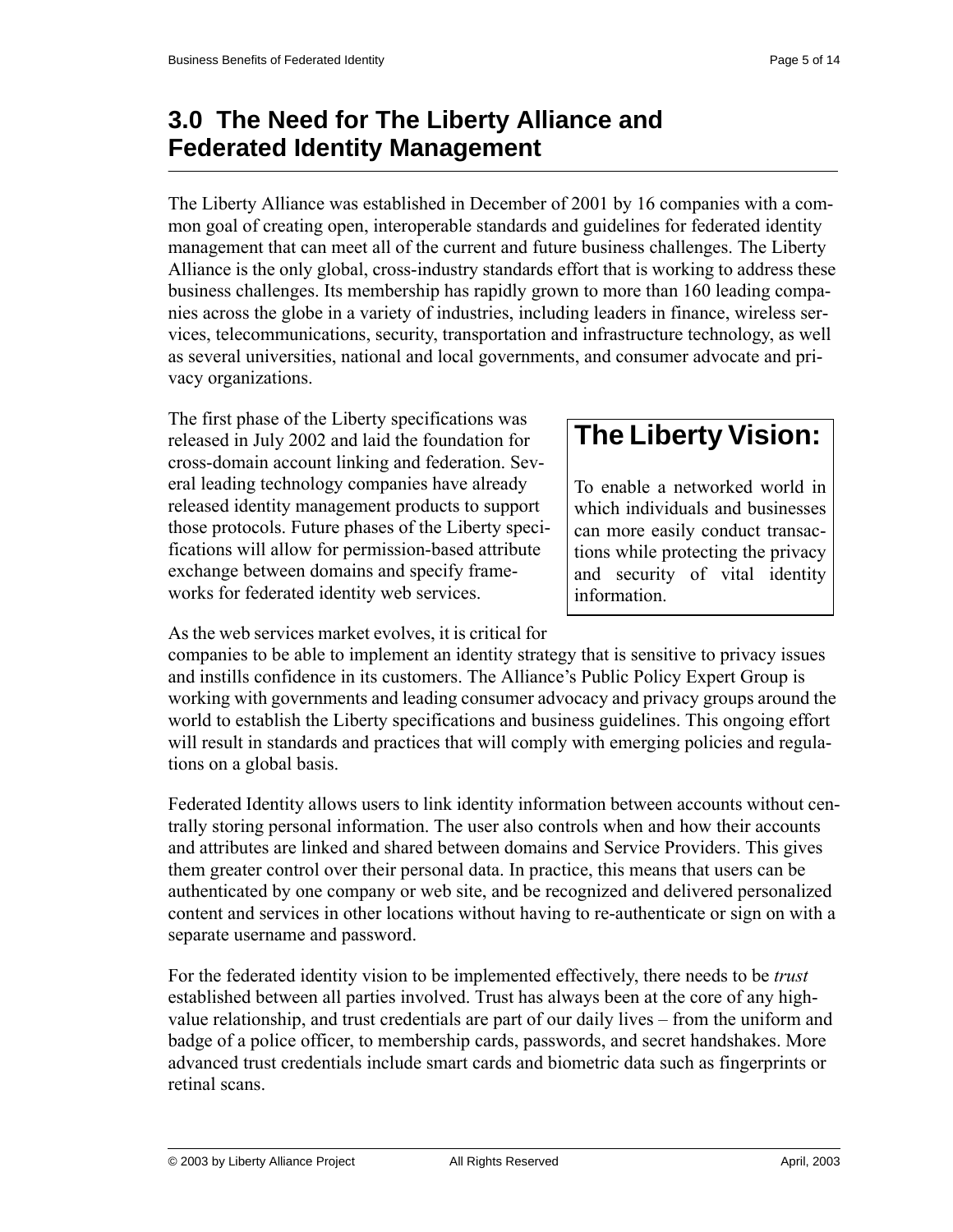No matter what the credential, once trust is established, doors are opened to a meaningful relationship. While technology can accelerate trust-based relationships, trust can only be established through formal or informal business agreements and contracts.

This vision can also be articulated through the important concept of a *Circle of Trust*, which is defined as a group of service providers that share linked identities and have pertinent business agreements in place regarding how to do business and interact with identities. Once a user has been authenticated by a Circle of Trust identity provider, that individual can be easily recognized and take part in targeted services from other service providers within that Circle of Trust.

The Circle of Trust concept is not new to business – there have been Circles of Trust in the offline world for years, ranging from the world's preeminent insurance company, Lloyds of London (see sidebar on [page 7\)](#page-6-0) to affinity partnerships between travel providers to government management of citizen records. Bringing the "Circle of Trust" to the online world of identity-based web services, however, is a new concept that the Liberty Alliance is driving through its specifications and guidelines.

The concept of a Circle of Trust is shown in [Figure 1](#page-5-0):



#### <span id="page-5-0"></span>**FIGURE 1. Circles of Trust**

[Figure 1](#page-5-0) shows multiple Circles Of Trust. While authentication typically will take place within each Circle, identity attributes remain federated throughout the Circle, and, with the user's permission, can also be shared between multiple Circles. For example, an individual may use an online travel agency both at work and at home. They can access their attributes whether they are authenticated at home (via an ISP) or authenticated at work (via an outsourced travel agency), or even if they log in directly to the travel site. Note that attributes from the Supply Chain Circle are not shared with the Home Circle.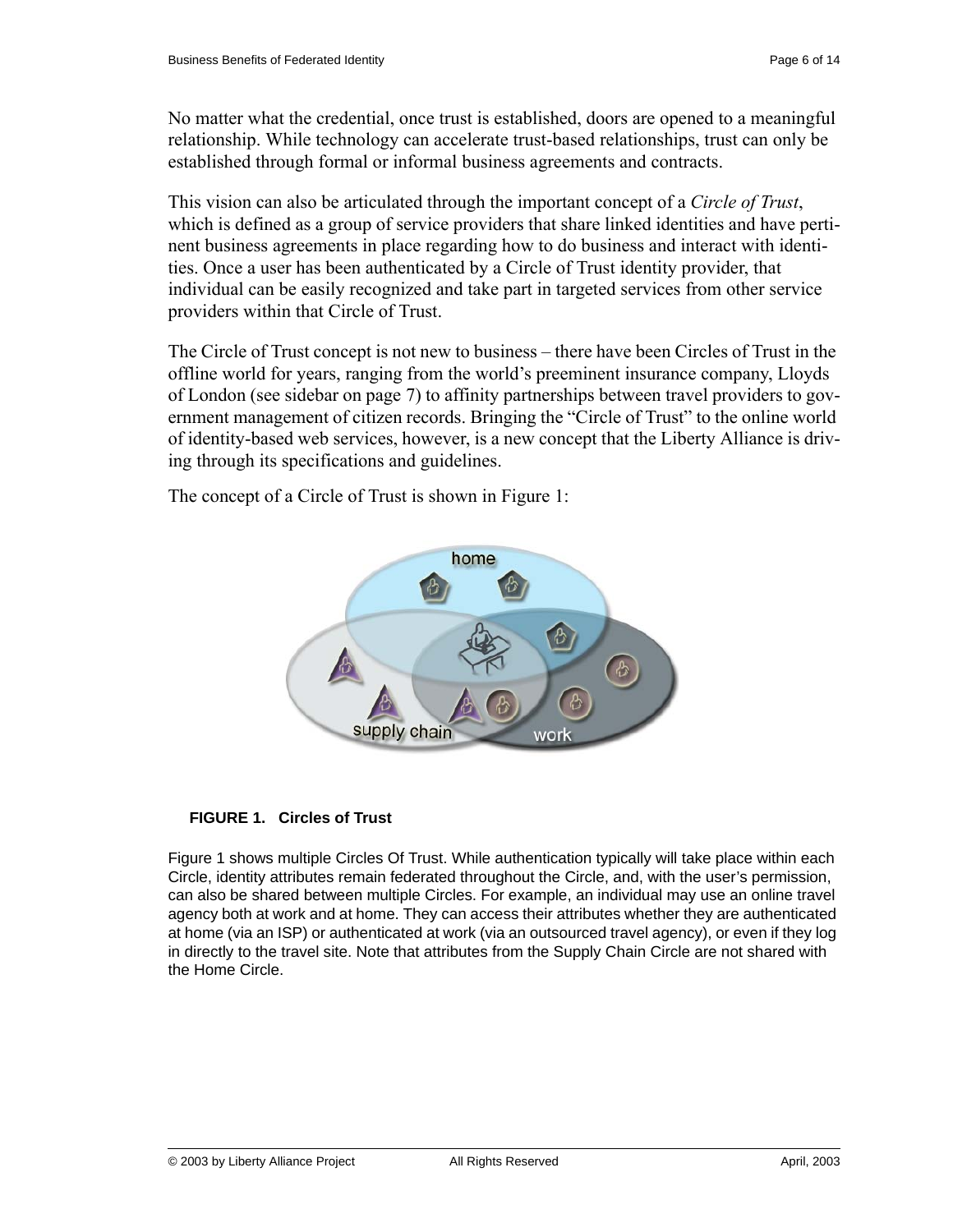### <span id="page-6-0"></span>**LLOYD'S OF LONDON: A 300-YEAR-OLD CIRCLE OF TRUST**

The concept of a "Circle of Trust" is nothing new to business; in fact, trust has been at the core of some of the oldest and most successful businesses in the world. An excellent example is that of one of the world's earliest insurance confederacies: Lloyd's of London.

Lloyd's began in Edward Lloyd's Thames-side coffee house in London in the 1680s. Lloyd himself was not involved in insurance but provided a forum whereby ship captains, merchants, and ship owners could carry on their business of insuring ships and their cargoes. These wealthy individuals would sign their names one after another (incidentally, this is the source of the term "underwriter") on a policy, along with the amount of cargo that they agreed to cover. This list would be available for seafaring business owners to review and to engage for marine insurance.

Over time this list of underwriters grew from a loose confederacy of individuals into the exclusive list of Lloyds' members, growing from several dozen individuals into 122 underwriting syndicates and companies. To this day, only members of the Lloyd's circle of trust can carry on insurance business under the Lloyd's name.

The Liberty Alliance realizes that technology specifications only address part of the challenge of implementing federated identity systems. This is why the Alliance also plans to publish business guidelines in conjunction with the specifications. These guidelines will help companies to implement federated identity systems that are sensitive to the latest global privacy and regulatory issues by highlighting and giving consideration to issues such as:

- Mutual confidence between parties to enforce rules for compliance and managing risks of exposure
- **•** Liability to all parties, including service providers, network providers, and customers
- **•** Risk and fraud prevention
- **•** Compliance and information privacy for all parties in a "circle of trust" or federated identity value chain

These guidelines will be provided by the Alliance and will serve as a set of business issues that companies should consider when implementing the Liberty specifications. Many of these considerations are also articulated in the Alliance's "Privacy and Security Best Practices" document that can be downloaded from the Liberty Alliance web site at:

http://www.projectliberty.org.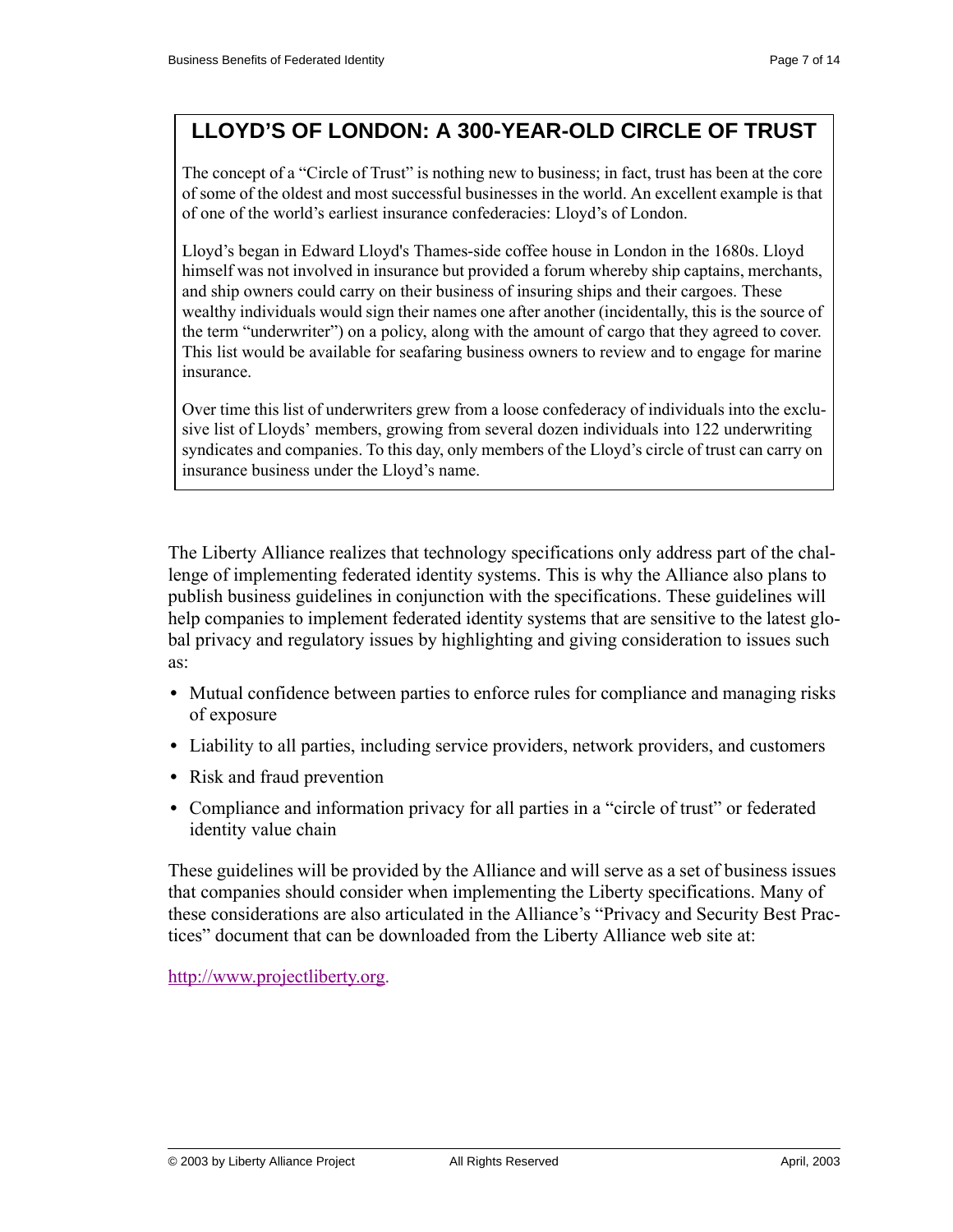## **4.0 Business Benefits of the Liberty Alliance Architectural Vision**

The Liberty Alliance Architecture consists of three key components, or frameworks, that have been developed and released in a phased approach. Each framework focuses on a different aspect of the identity puzzle. The Architecture is diagramed in [Figure 2](#page-7-0) along with details on business benefits of each framework.



# <span id="page-7-0"></span>**FIGURE 2. High-level Overview of the Liberty Alliance Architecture**

More detail on the Liberty Alliance Project architecture can be found in the white paper *Introduction to the Liberty Alliance Identity Architecture.* This can be found at:

http://www.projectliberty.org/press.html.

In addition, a growing library of case studies and use scenarios for employee/intranet, customer, and business-to-business federated identity implementations are available for free public download at http://www.projectliberty.org/press/casestudies.

1. **Liberty Identity Federation Framework (ID-FF):** ID-FF comprises the Phase 1 Liberty Specifications (released in July 2002). It provides the mechanism for single signon and linking of separate accounts within a group of service providers in a circle of trust. For example, if a bank and a wireless service provider are part of the same circle of trust, a customer can choose to link those two accounts, allowing the customer to seamlessly take part in online services from both companies without having to log on to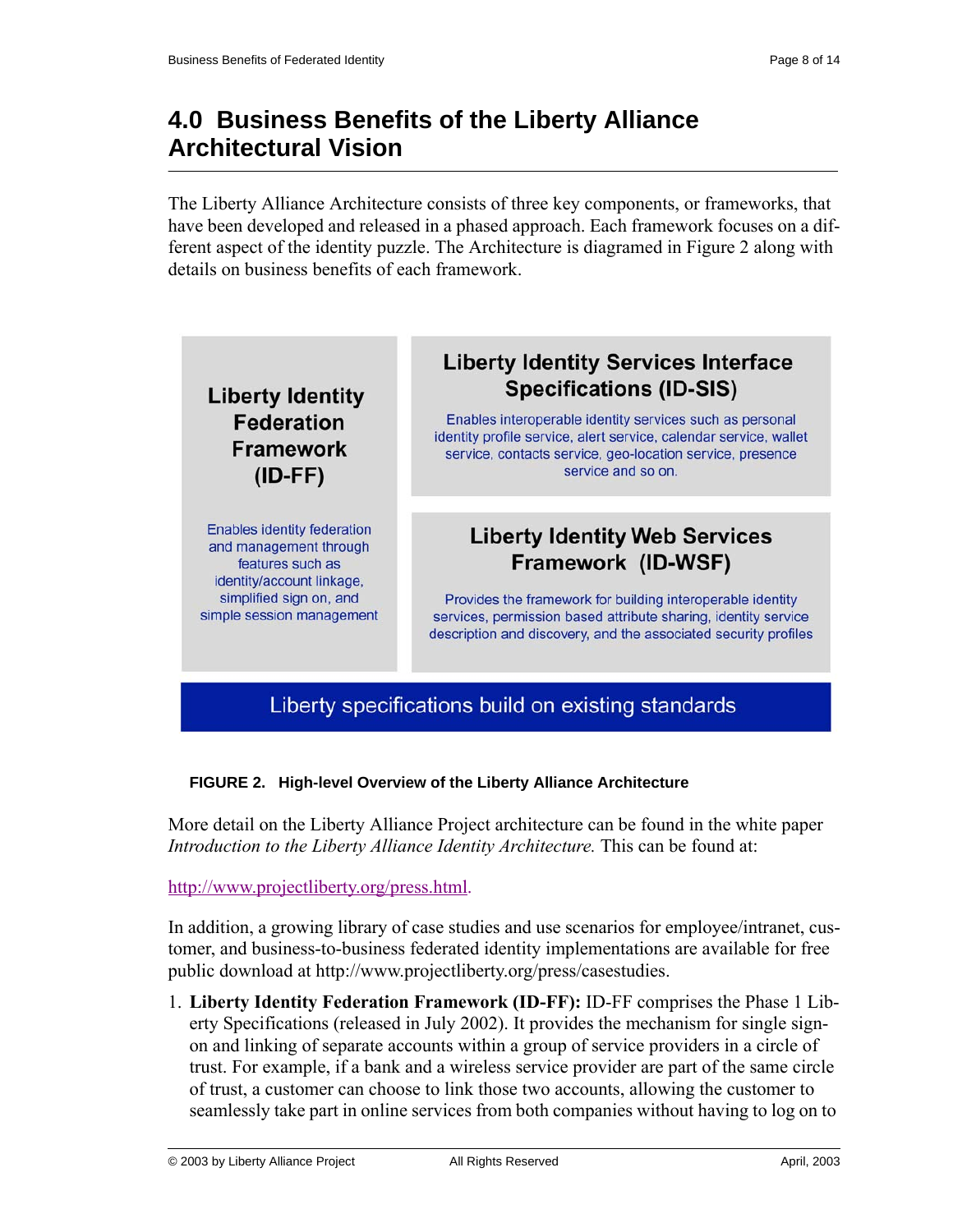both sites separately. This could allow the customer to pay its phone bill directly from the bank's web site, or conversely could allow the customer to transfer funds between a savings and checking account from a mobile phone.

- 2. **Liberty Identity Web Services Framework (ID-WSF):** ID-WSF is part of the Alliance's Phase 2 release. It provides an infrastructure for identity-based web services through aspects such as permission-based sharing of users' attributes, discovery of additional identity-based services, allowing for user security profiles, and support for differing types of client devices. This will allow businesses to implement services that leverage an authenticated user's attributes and preferences (beyond their basic identity). It also allows the user to have fine-grained control over which identity attributes are shared under specific circumstances. For example, this would enable users to personally control what information about themselves is available to other online services that they link to, such as mailing addresses, personal preferences, etc.
- 3. **Liberty Identity Services Identity Specifications (ID-SIS):** ID-SIS is a collection of specifications for interoperable identity-based service formats made possible by ID-WSF. These will be part of future releases, and may include support for specific formats and functions such as contact books, calendars, geo-locations, or alerts. A company will either be able to implement these services internally, and/or as revenuegenerating service offerings to external customers and business partners.
- 4. **Adoption and Adherence to Other Industry Standards**: The Liberty Alliance is not only committed to developing and publishing an open standard for federated identity, but it supports and is incorporating other pertinent standards into the Liberty Alliance specifications. This means that a business can implement Liberty-enabled products and services have confidence that they will interoperate with the company's infrastructure, as well as the infrastructure of its customers and business partners. Proprietary identity systems may or may not support these standards, creating a potential IT pitfall of runaway development time and costs.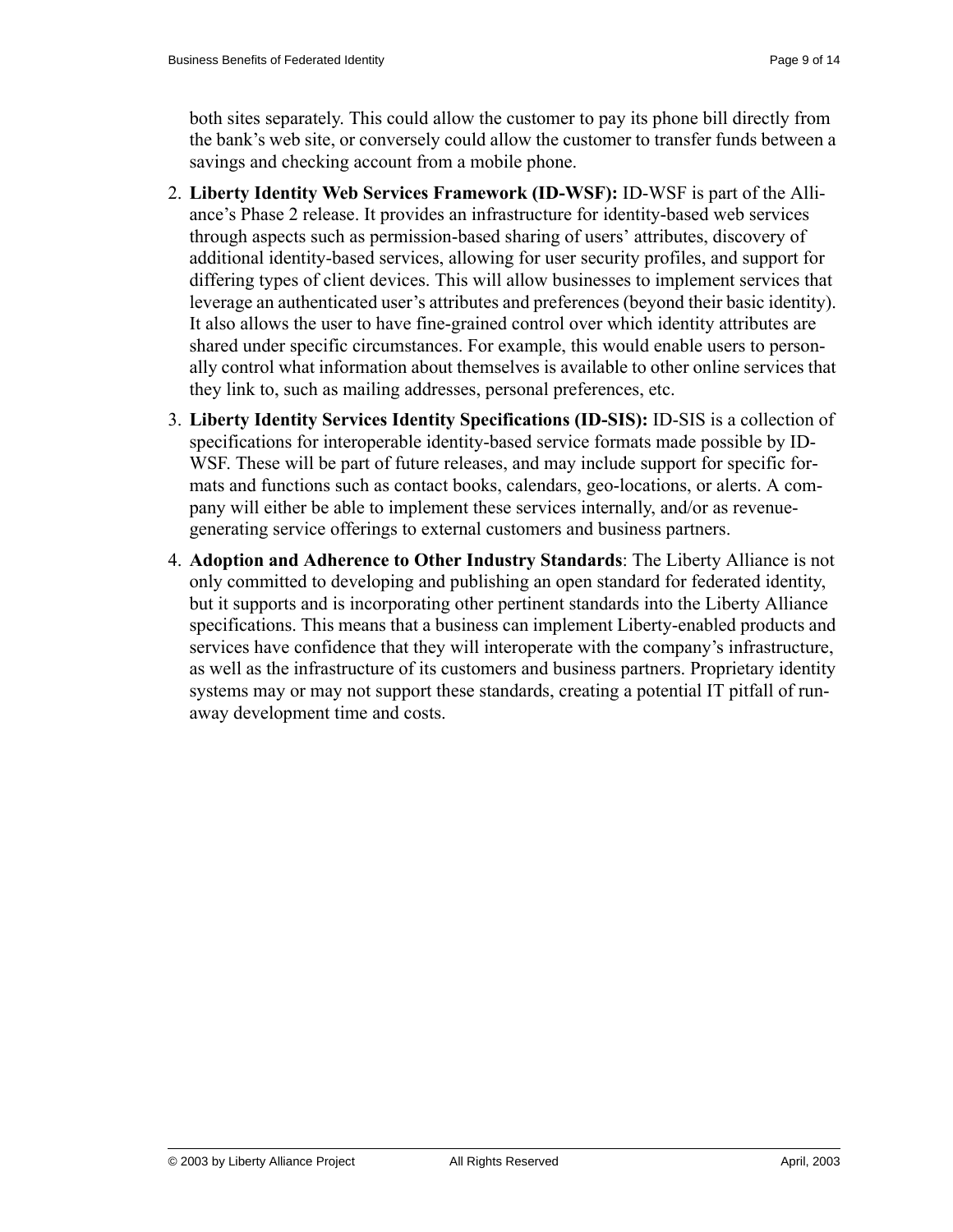### **5.0 Business Benefits Summary**

Within an enterprise, a Liberty-enabled identity management infrastructure can bring substantial cost savings, operational efficiencies, and increased security. These benefits come in the form of more effective employee provisioning and password management (cost reductions of up to  $80\frac{1}{1}$ , focused development efforts on a single standard that will be supported by a variety of technology providers, and the ability to more easily outsource certain employee applications in a more secure and flexible manner. Also, since employee identities can be managed internally and brought online and offline quickly, deployment of a federated identity infrastructure limits a company's vulnerability to security attacks by current or former employees and contractors.

For technology providers or device manufacturers, there is a burgeoning marketplace of companies looking not only to deploy web services, but federated web services based upon the Liberty specifications. In addition, the Liberty standards allow these companies to focus their product development efforts on offerings that are able to leverage the fact that Liberty was built from the ground up to support identities accessing information from multiple devices.

For service providers, the Liberty Alliance opens a world of benefits including greater efficiency and new revenue opportunities through the development and deployment of bundled services based on the "circle of trust" concept. These valuable services will also decrease the cost of customer retention and acquisition, while at the same time increasing a company's revenue per user.

To generalize across these three audiences, the benefits of implementing a Liberty enabled federated identity strategy and infrastructure fall into four main categories:

- **•** Revenue growth through development of strategic offerings
- Cost avoidance, cost reduction and increased operational efficiencies
- **•** Stronger security and risk management
- **•** Interoperability and decreased time of development

More details on the benefits that a Liberty-enabled federated identity infrastructure, strategy, and/or services can bring are shown in the following table:

<sup>1.</sup> RBC Capital Markets: Safe & Sound - A Treatise on Internet Security - 11/2001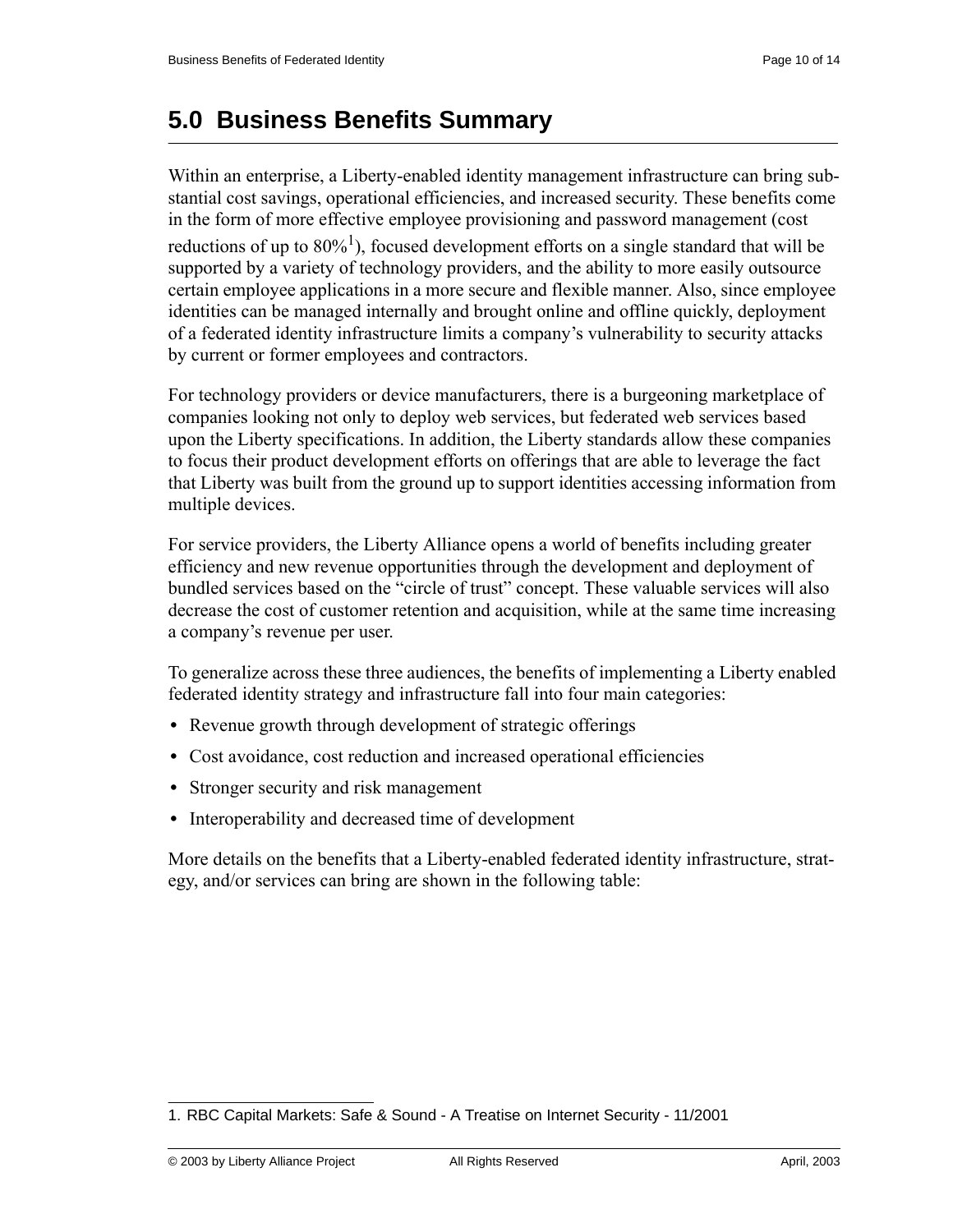| <b>Benefit:</b>                                                                                        | <b>Examples:</b>                                                                                                                                                                                                                                                                                                                                          |
|--------------------------------------------------------------------------------------------------------|-----------------------------------------------------------------------------------------------------------------------------------------------------------------------------------------------------------------------------------------------------------------------------------------------------------------------------------------------------------|
| <b>Revenue</b><br>Growth through<br>Development of<br><b>Strategic</b><br><b>Offerings</b>             | Bundled Offerings: Enables the business infrastructure required for the<br>development of bundled customer offerings with strategic partners via "cir-<br>cle of trust" relationships.                                                                                                                                                                    |
|                                                                                                        | <b>RPU:</b> Increases customer satisfaction and revenue per user (RPU) by<br>delivery of value-added, targeted services supplied to customers on a vari-<br>ety of devices in multiple locations.                                                                                                                                                         |
|                                                                                                        | Simplified Outsourcing: Allows service providers to more easily create<br>and offer a variety of outsourced services, ranging from identity-related ser-<br>vices (e.g., authentication or identity management) to more "traditional"<br>value-added services (e.g., HR or payroll) that can be more easily inte-<br>grated into a customer's enterprise. |
|                                                                                                        | Accelerated Development: Development in the web services market-<br>place is expected to reach \$21 billion by 2008, thereby establishing a huge<br>market for Liberty-enabled infrastructure and service offerings.                                                                                                                                      |
|                                                                                                        | Differentiation: Use of the Liberty-enabled federated identity infrastructure<br>delivers a competitive edge for companies. Providing Liberty-enabled prod-<br>ucts differentiates them from companies that support only proprietary tech-<br>nologies or closed identity systems.                                                                        |
|                                                                                                        | Market Demands: Implementing this technology meets a current market<br>requirement as many government and institutional RFPs already have Lib-<br>erty support as a pre-requisite, a trend that is expected to explode.                                                                                                                                   |
| Cost Avoidance,<br><b>Cost Reduction</b><br>and Increased<br><b>Operational</b><br><b>Efficiencies</b> | <b>Increase employee productivity.</b> Productivity is improved by granting<br>employees faster access to applications and information throughout all of<br>the business units in an enterprise.                                                                                                                                                          |
|                                                                                                        | Reduce Help Desk Costs. Costs are reduced for employee, business<br>partner, and customer identity maintenance and administration through<br>secure delegation and self-service of identity information.                                                                                                                                                  |
|                                                                                                        | <b>Customer Relationships: Reduces CRM and customer acquisition costs</b><br>by unifying identity systems, thus providing a more holistic view of the cus-<br>tomer. This allows development of "sticky" web services and "viral market-<br>ing" programs.                                                                                                |
|                                                                                                        | Standardization: Creates a standard interface for identity services, mak-<br>ing it easier to add and remove outsourced service providers for enterprise<br>services.                                                                                                                                                                                     |
|                                                                                                        | Product Development: Allows technology and device manufacturers to<br>develop to a standard, driving more focused product development efforts<br>and reducing longer-term maintenance and upgrade costs.                                                                                                                                                  |
|                                                                                                        | <b>Regulatory Support: Provides consideration for regulatory compliance</b><br>issues, including a strong framework for companies to implement services<br>that support key global privacy policies and regulations including HIPAA,<br>Gramm Leach Blyley Act (GLBA), EU Privacy Directive and others.                                                   |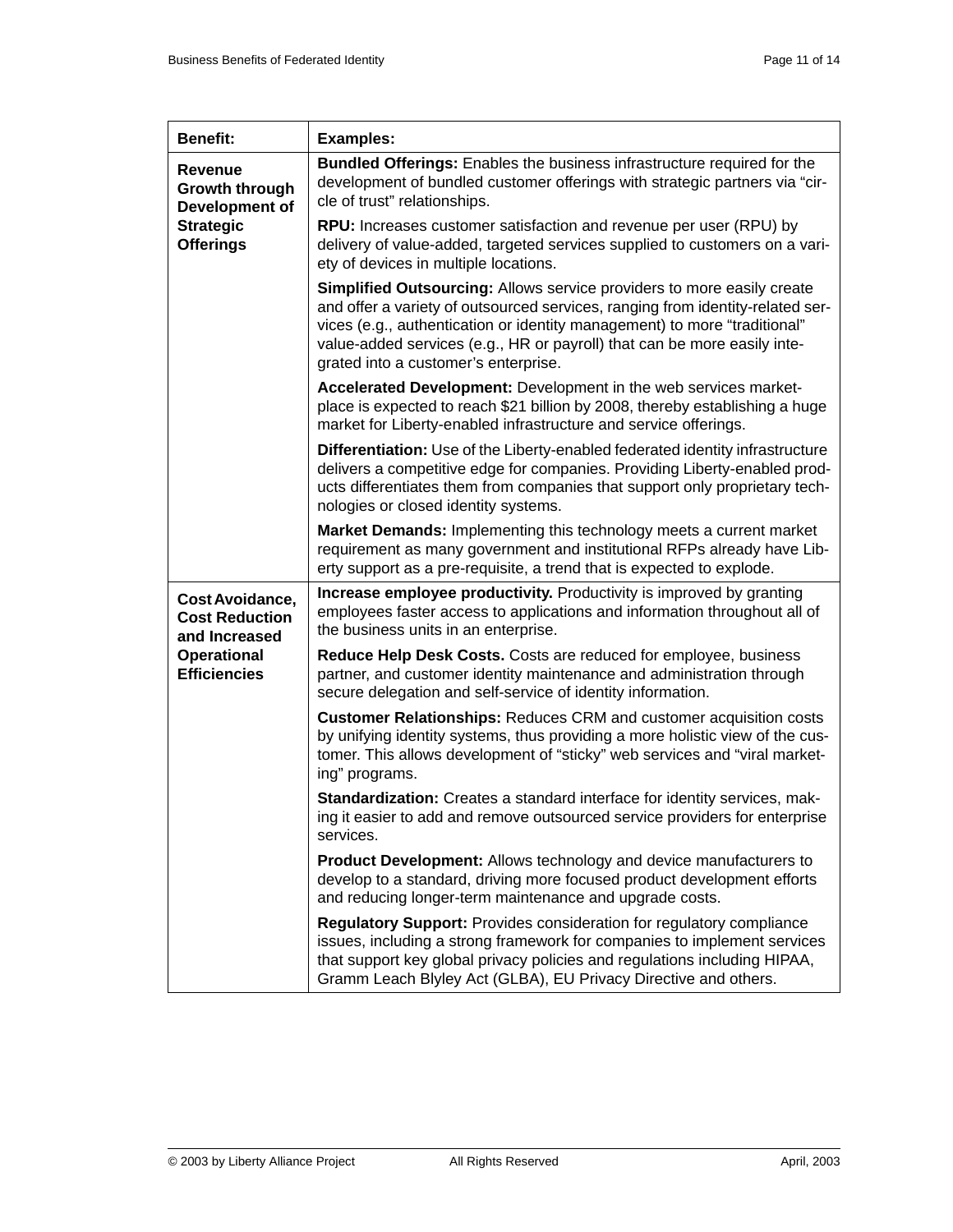| <b>Benefit:</b>                                                            | <b>Examples:</b>                                                                                                                                                                                                                                                                                                                                                                     |
|----------------------------------------------------------------------------|--------------------------------------------------------------------------------------------------------------------------------------------------------------------------------------------------------------------------------------------------------------------------------------------------------------------------------------------------------------------------------------|
| <b>Stronger</b><br><b>Security and</b><br><b>Risk</b><br><b>Management</b> | Authentication Levels: Provides context-sensitive, gradient levels of<br>authentication and risk management.                                                                                                                                                                                                                                                                         |
|                                                                            | Security control: Offers integrated and tighter security controls through<br>ubiquitous enforcement of security policies.                                                                                                                                                                                                                                                            |
|                                                                            | Nonrepudiation support: Reduces security exposure through nonrepudi-<br>ation support (i.e., the ability to ensure that a party to a contract or a com-<br>munication cannot deny the authenticity of their signature on a document<br>or deny the sending of a message that they originated).                                                                                       |
|                                                                            | Fine-grained security: Makes it easier for an enterprise to more effec-<br>tively grant fine-grained access to current employees and to promptly ter-<br>minate "orphan" accounts of ex-employees, contractors and partners. This<br>alleviates a major source of security attacks within an enterprise, which fre-<br>quently come from current or former employees or contractors. |
|                                                                            | Standards and business templates: Provides guidelines for dispute res-<br>olution, audit management, policy-based compliance, and liability assign-<br>men. This reduces the risk associated in implementing federated<br>partnerships, and product and service offerings based on the Liberty speci-<br>fications.                                                                  |
| Interoperability<br>and Decreased<br><b>Development</b><br><b>Time</b>     | Speed and Ease of Deployment: Systems can be deployed quickly and<br>easily since the components of the solution are based on commonly<br>accepted standards and interfaces, eliminating the need to develop to a<br>myriad of integration points.                                                                                                                                   |
|                                                                            | Interoperability: Provides for more secure, more seamless interoperability<br>between applications and systems, without the need for gateways; applica-<br>tions can natively "know" how to do this through a web service.                                                                                                                                                           |
|                                                                            | Integration: Enables integration of legacy systems without re-engineering<br>their authentication and authorization modules.                                                                                                                                                                                                                                                         |
|                                                                            | Reduces Deployment Lags: Deployment delays are reduced because dif-<br>ferent parties in a "circle of trust" don't have to agree on the same technol-<br>ogy and products at each point of the network, but rather have a common<br>plan from the beginning.                                                                                                                         |
|                                                                            | New Deployments: Allows service providers to deploy new systems that<br>interoperate and communicate with existing systems, minimizing system<br>and customer downtime.                                                                                                                                                                                                              |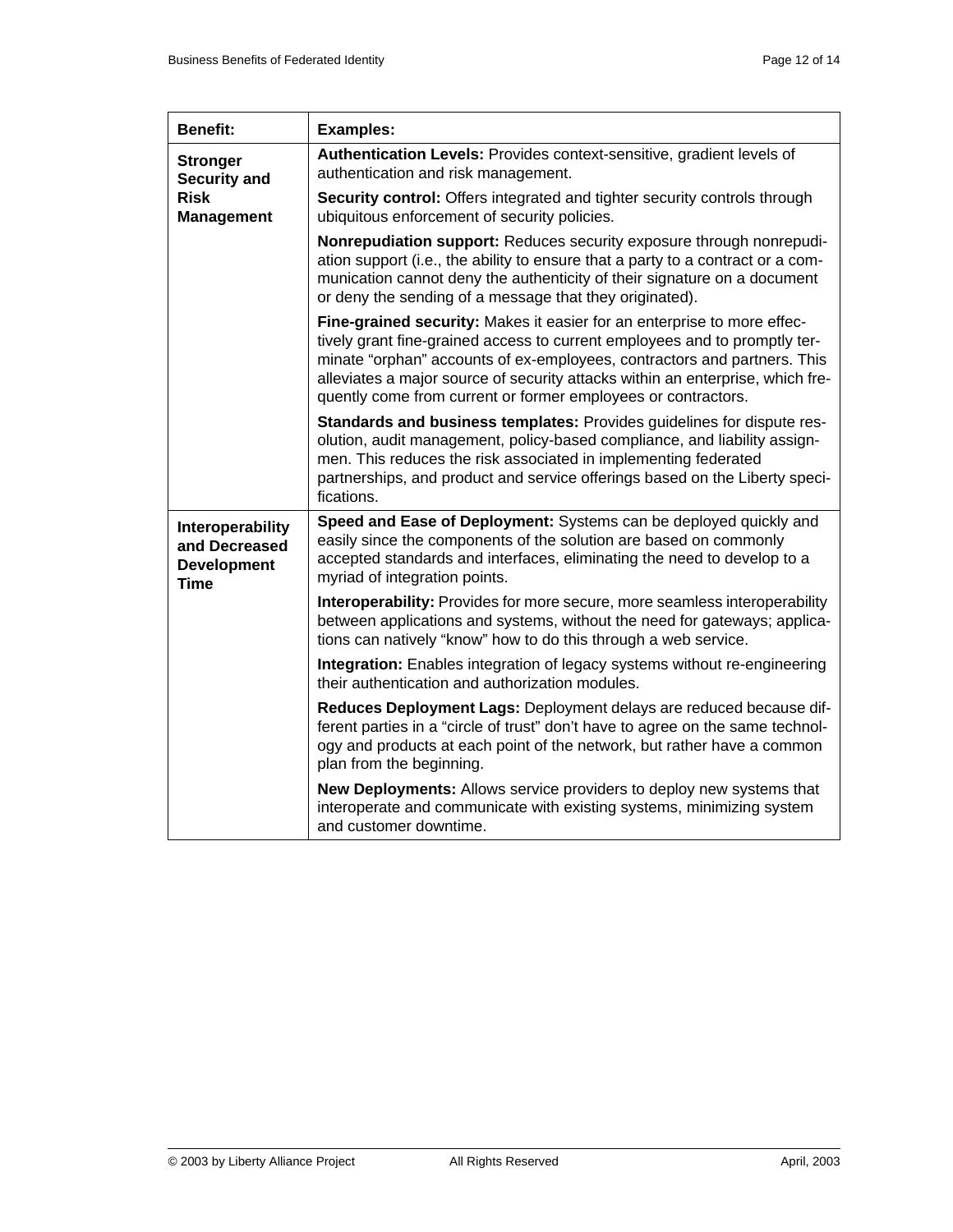## **6.0 Liberty Alliance Technology in Action**

Several leading technology providers and system integrators have developed products and services that support the Liberty specifications and can help your enterprise develop an effective federated identity infrastructure that meets your business needs. A full listing of these companies and services can be found at the Liberty Alliance web site:

#### [http://www.projectliberty.org](www.projectliberty.org).

There are already many leading companies that are gaining a competitive advantage by building Liberty technology into their enterprise infrastructures to address business challenges. For example, General Motors, a leading member of the Liberty Alliance, has tackled identity issues across internal and external identity systems. Chances are that some of these business issues will match those of your own organization. GM's ongoing business objectives are to:

- Reduce design cycle times
- **•** Build vehicles to dealer and individual order
- Ensure more valid customer demand information
- More tightly integrate real-time business processes

For some, this may sound like an easy task, but consider that GM has 362,000 employees and more than 200 manufacturing facilities throughout the world. It sells more than 8.5 million units a year, in 200 countries, through 14,000 dealers. And if that is not enough, GM globally has no common E-mail system, no common desktop environment, and is still continuing to phase out the 7000 legacy IT systems it has had since 1996. Currently, they are still dealing with approximately 3,500 legacy systems.

The Liberty Alliance specifications will make it possible for these identity and infrastructure systems to interoperate so that GM can deliver valuable services to its customers, suppliers, dealers and employees. One of the ways GM is incorporating federated identity management and Liberty technologies is within their employee intranet, called MySocrates. MySocrates provides access to many of the outsourced HR services that GM employees receive, such as health benefits and 401K plans.

*"While MySocrates offers central access to these services, our employees have to log-in and authenticate themselves every time they access each service," explained Rich Taggart, director of enterprise architecture for GM's global technology division. "We want to make access more seamless and efficient to our employees, but you can imagine that some may not want to share the same profile and password with both their 401K provider and their health care provider. Federation makes this customer control possible."*

GM also offers employees a significant discount on AOL's services for home Internet use. Using Liberty's specifications, GM hopes to federate an employee's AOL screen name with their MySocrates ID, thereby allowing employees to move easily between work and home life.